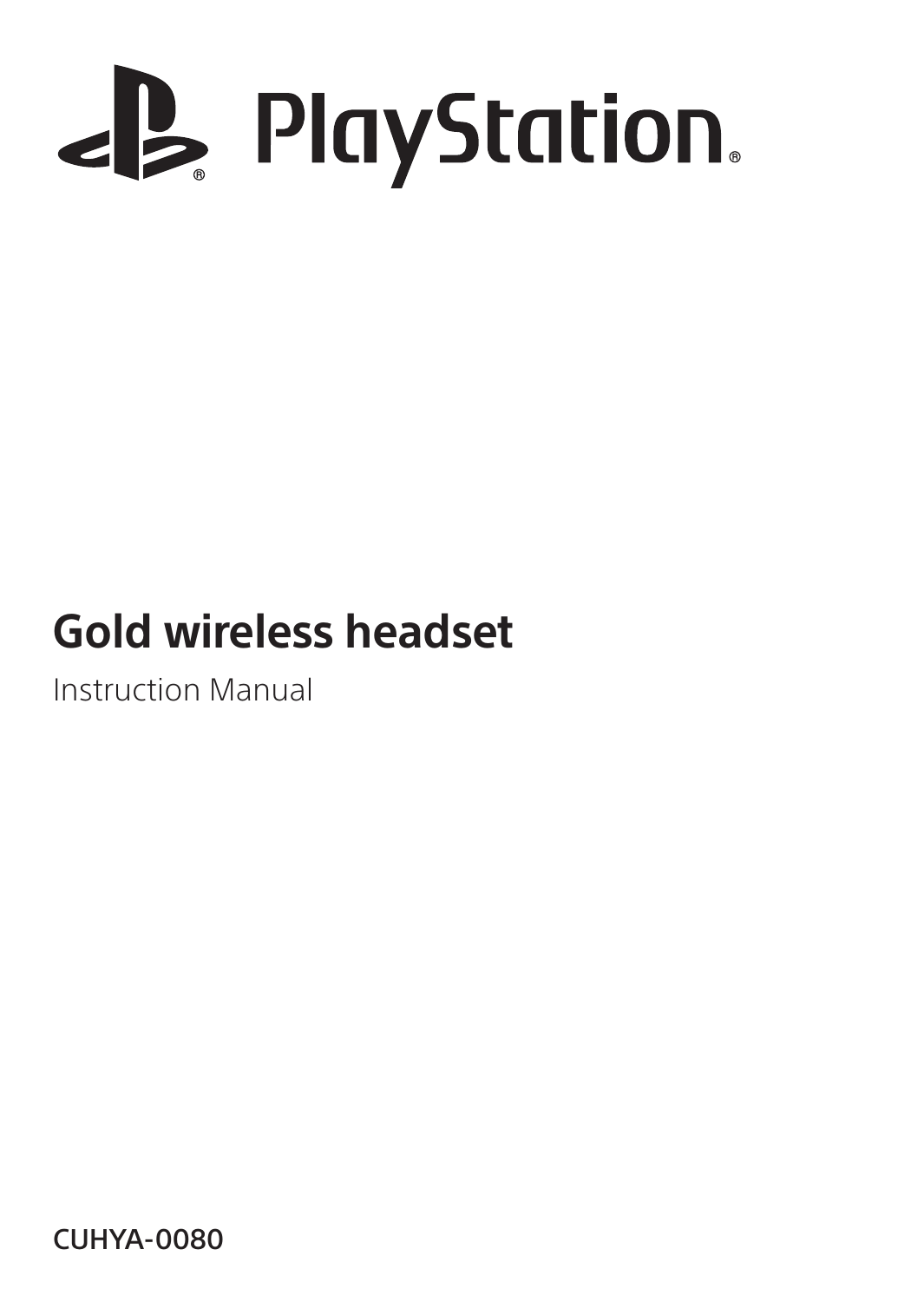

#### **WARNING**

To prevent possible hearing damage, do not listen at high volume levels for long periods.

# **Safety and precautions**

Carefully read the information in this Instruction Manual and on the package before using this product. Also read the instructions for the PlayStation®4 system. Retain all documentation for future reference.

For more detailed instructions about the use of this product, see: [playstation.com/support](http://playstation.com/support)

## **Safety**

- ˎ Observe all warnings, precautions and instructions.
- ˎ CHOKING HAZARD Contains small parts. Keep out of the reach of small children.
- ˎ Stop using the system immediately if you begin to feel tired or if you experience discomfort or pain in your head while operating the wireless headset. If the condition persists, consult a doctor.
- ˎ Avoid prolonged use of the wireless headset. Take a break at about 15-minute intervals.
- ˎ Permanent hearing loss may occur if the headset is used at high volume. Set the volume to a safe level.

Over time, increasingly loud audio may start to sound normal but can actually be damaging to your hearing.

If you experience ringing in your ears or muffled speech, stop listening and have your hearing checked.

The louder the volume, the sooner your hearing could be affected. To protect your hearing:

- Limit the amount of time you use the headset at high volume.
- Avoid raising the volume to block out noisy surroundings.
- Lower the volume if you can't hear people speaking near you.
- ˎ If you feel that the headset is irritating your skin, stop using it immediately.

## **Use and handling**

- ˎ Do not throw or drop the headset or subject it to strong physical shock.
- Use a soft, dry cloth to clean the headset. Do not use solvents or other chemicals. Do not wipe with a chemically treated cleaning cloth.
- ˎ Do not disassemble or insert anything into the headset because this may cause damage to the internal components or cause injury to you.
- ˎ The battery used in this device may present a risk of fire or chemical burn if mistreated. Do not disassemble, heat above 60 °C, or incinerate.
- ˎ Observe all signs and instructions that require an electrical device or radio product to be switched off in designated areas, such as gas/refuelling stations, hospitals, blasting areas, potentially explosive atmospheres or aircraft.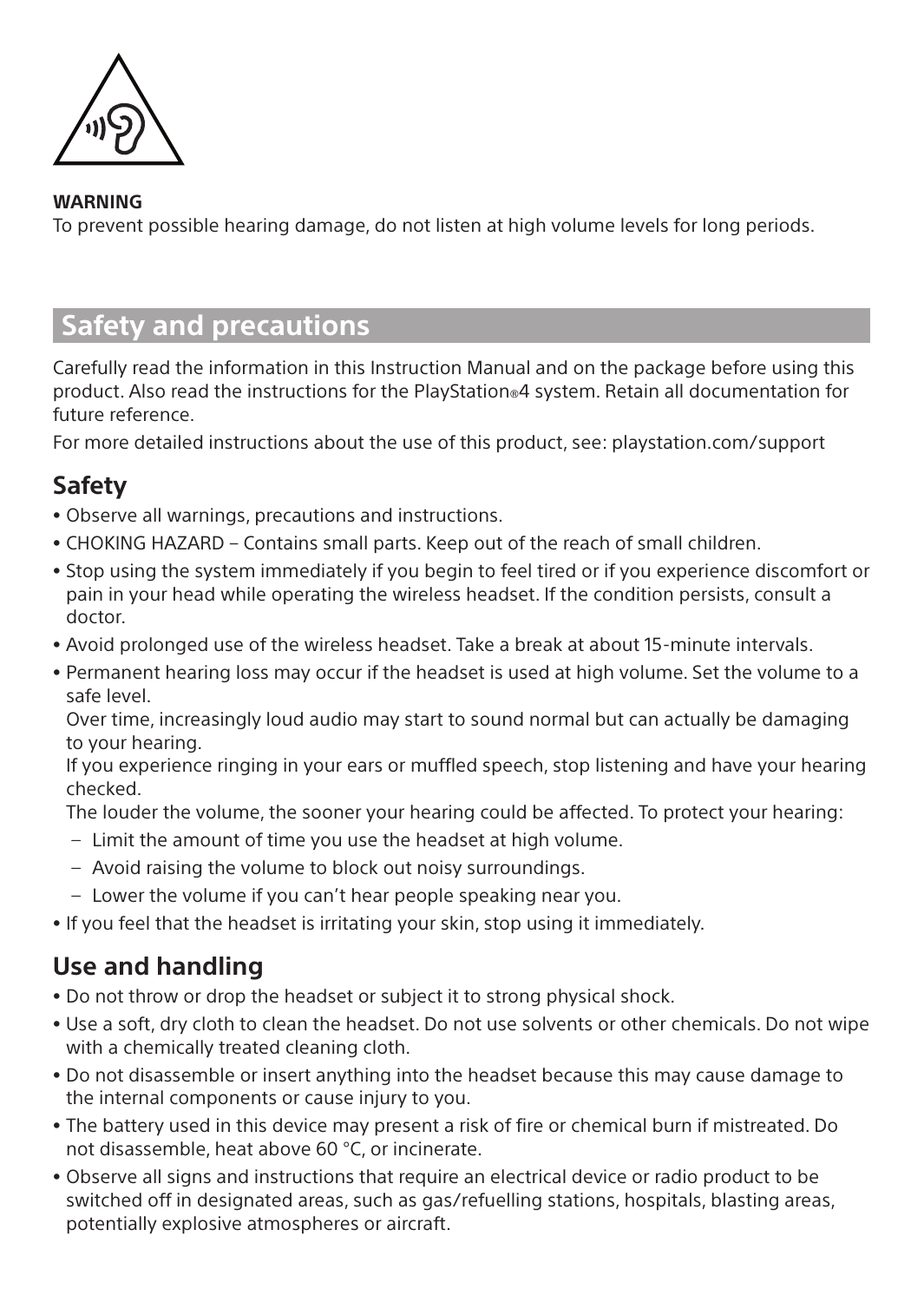## **Battery**

## **Caution – using the built-in battery:**

- ˎ This product contains a lithium-ion rechargeable battery.
- Before using this product, read all instructions for handling and charging the battery and follow them carefully.
- Take extra care when handling the battery. Misuse can cause fire and burns.
- ˎ Never attempt to open, crush, heat or set fire to the battery.
- ˎ Do not leave the battery charging for a prolonged period of time when the product is not in use.
- ˎ Always dispose of used batteries in accordance with local laws or requirements.
- ˎ Do not handle a damaged or leaking battery.
- ˎ If the internal battery fluid leaks, stop using the product immediately and contact technical support for assistance. If the fluid gets on to your clothes, skin or into your eyes, immediately rinse the affected area with clean water and consult your doctor. The battery fluid can cause blindness.

## **Battery life and duration**

- The battery has a limited lifespan. Battery charge duration gradually decreases with repeated usage and age. Battery life also varies depending on the storage method, usage state, environment and other factors.
- Charge in an environment where the temperature range is between 10 °C 30 °C. Charging may not be as effective when performed in other environments.
- Battery duration may vary depending on the usage condition and environmental factors.

#### **When not in use**

When the product is not used for an extended period of time, it is recommended that you fully charge it at least once a year in order to maintain its functionality.

## **Storage conditions**

- ˎ Do not expose the product to extremely high or low temperatures, high humidity or direct sunlight.
- ˎ Do not put heavy objects on the headset.
- ˎ Do not allow liquid or small particles to get into the headset.
- ˎ Do not place any rubber or vinyl materials on the headset exterior for an extended period of time.

## **NOTE:**

This equipment generates, uses, and can radiate radio frequency energy and, if not installed and used in accordance with the instructions, may cause harmful interference to radio communications. However, there is no guarantee that interference will not occur in a particular installation. If this equipment does cause harmful interference to radio or television reception, which can be determined by turning the equipment off and on, the user is encouraged to try to correct the interference by one or more of the following measures:

- Reorient or relocate the receiving antenna.
- Increase the distance between the equipment and receiver.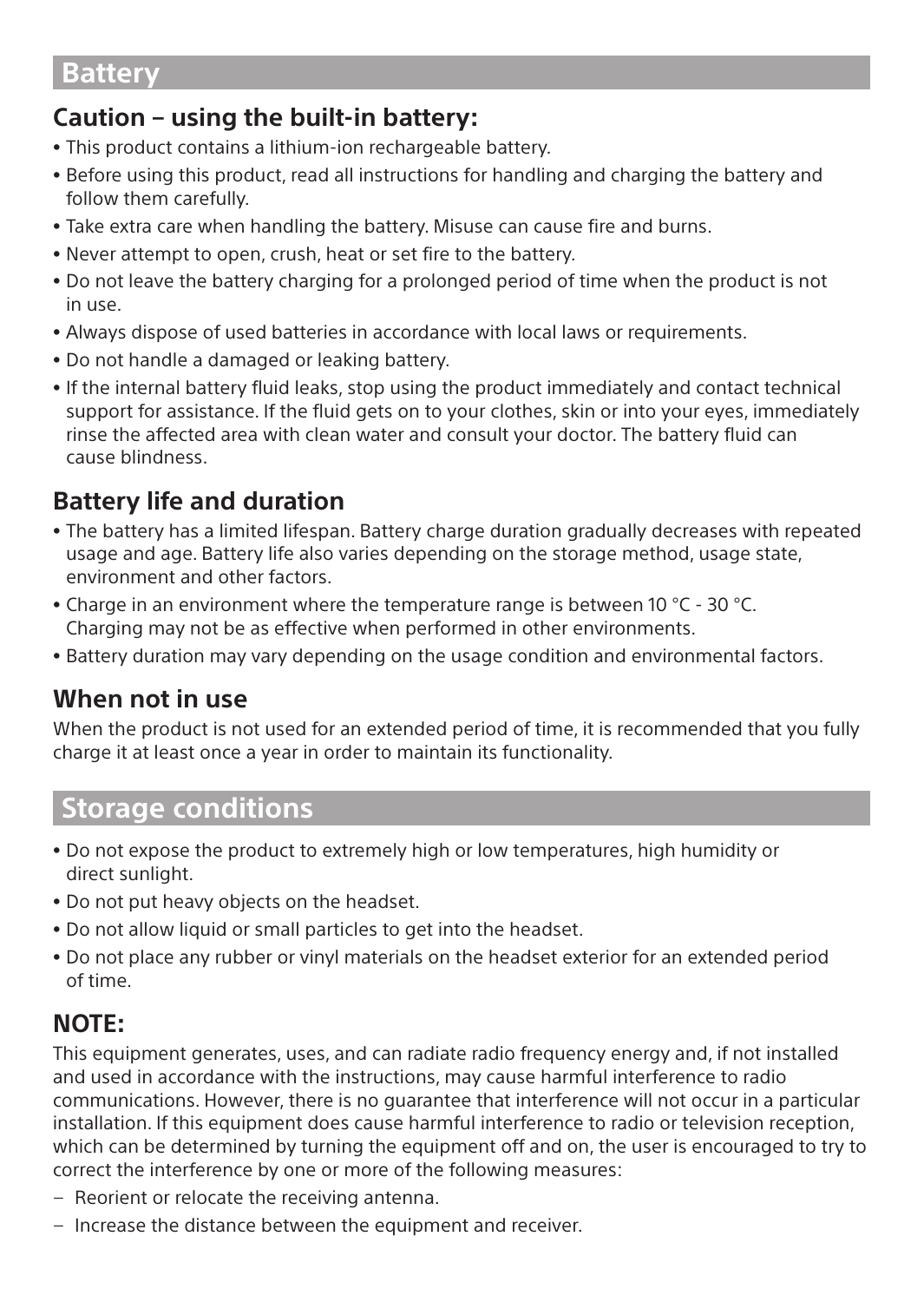- Connect the equipment into an outlet on a circuit different from that to which the receiver is connected.
- Consult the dealer or an experienced radio/TV technician for help.

The wireless headset brings dynamic sound to your entertainment experience. Please note, wireless products may be affected by the presence of other wireless devices in the general vicinity. If you experience any unexpected performance with your wireless headset please contact us before returning it to your retailer. For details visit [playstation.com/support.](http://playstation.com/support)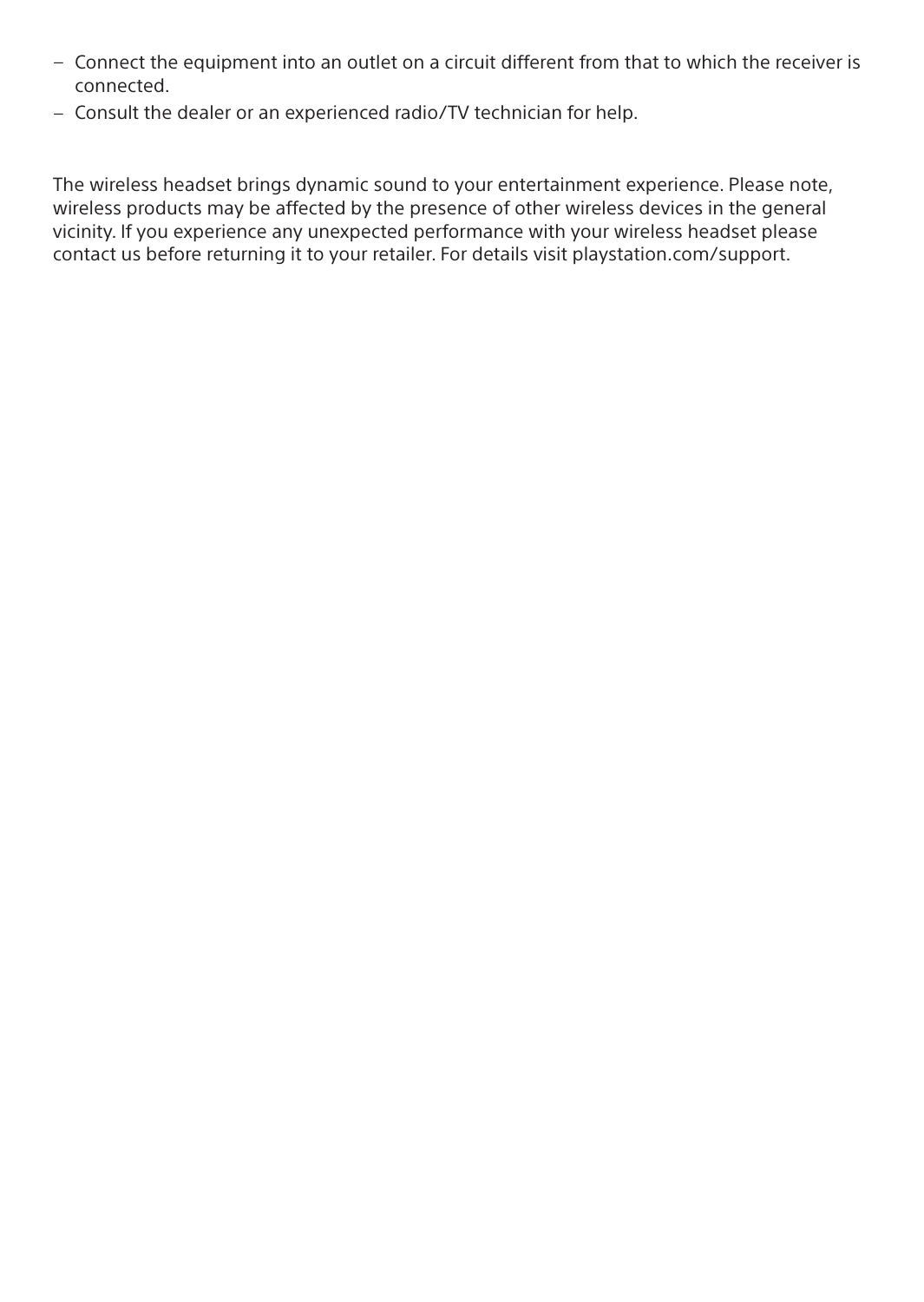# **Part names and functions**

#### Front



Headband (folds)

R marking

#### SOUND/CHAT button

Balance the chat voice volume in relation to the game sound.

#### Microphone (integrated)

Avoid leaving the headphones near speakers while the microphone is on, because this may produce feedback (audio noise).

#### Status indicator Power/audio mode switch

Sets audio mode or turns off headset.

1 – Standard Mode.

2 – Bass Boost Mode (default).

This mode can be replaced with custom audio modes using the Headset Companion App.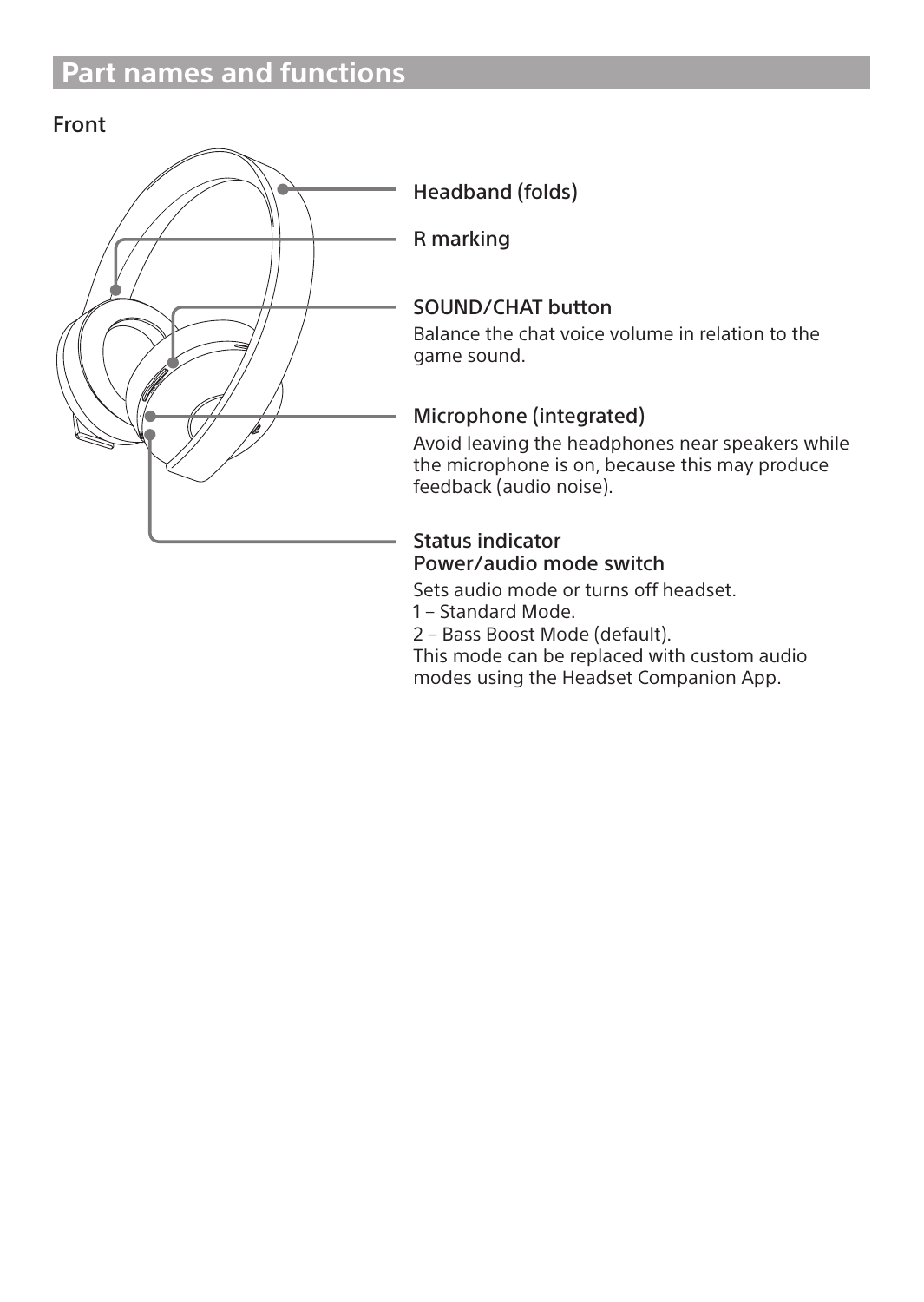



#### **L marking**

#### **VSS (Virtual Surround Sound) button**

The Virtual Surround Sound effect is on by default.

#### **MUTE button**

- ˎ Press to switch microphone MUTE on and off.
- ˎ Cycle through the sidetone volume settings (high, medium, off) by holding down the MUTE button.

Sidetone is a feature that allows you to hear your own voice from the headset. The Sidetone volume is adjusted here, and not on the PS4™ system or other devices. When MUTE is on, the Sidetone feature is turned off.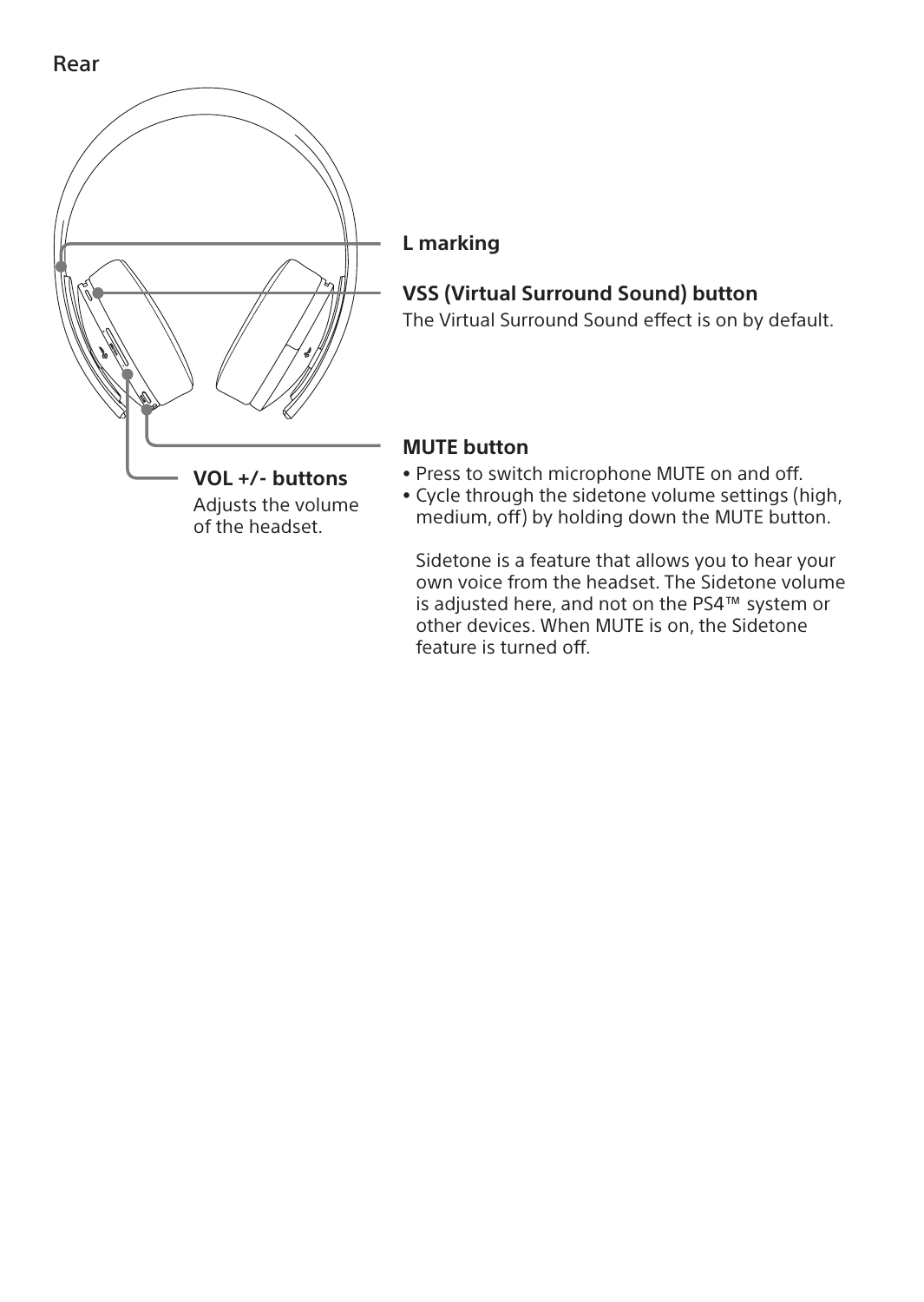Bottom



#### **Audio input jack**

When the included audio cable is connected to the headset for use with mobile devices, the wireless function is turned off.

#### **USB port**

Connect to a supported USB device to charge the headset.

Wireless adaptor



**Reset button**

**Status indicator**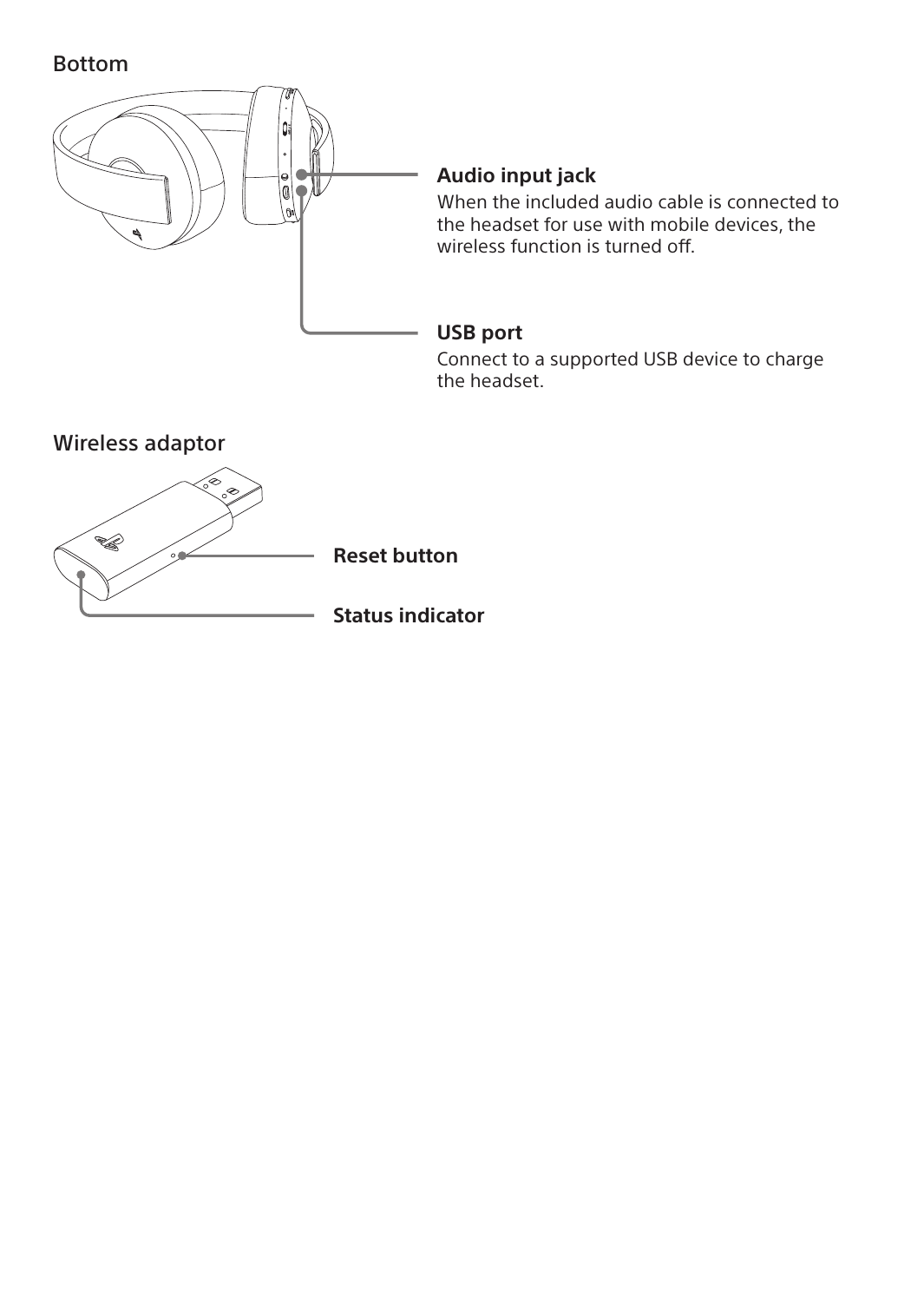1 Charge the headset by connecting it to a USB port via USB cable. The headset may need up to 3.5 hours to charge fully.



2 Insert the wireless adaptor in the USB port.

3 Slide the power switch to position "1" or "2".

# **Using the headset with a PlayStation®4 system**

This headset is compatible with PS4™ system software version 5.00 or later. More than one headset can be used with a PS4™ system. Always update your system software to the latest version.

# **Status display**

When first connecting to a PS4™ system or when changing the settings, the following status information is displayed in the upper left corner of the screen:



|                 | Displayed when Virtual Surround Sound is enabled |
|-----------------|--------------------------------------------------|
| $\blacklozenge$ | Displays volume level                            |
| F)              | Displayed when the microphone is turned off      |
| 10 U J          | Displays battery charge level                    |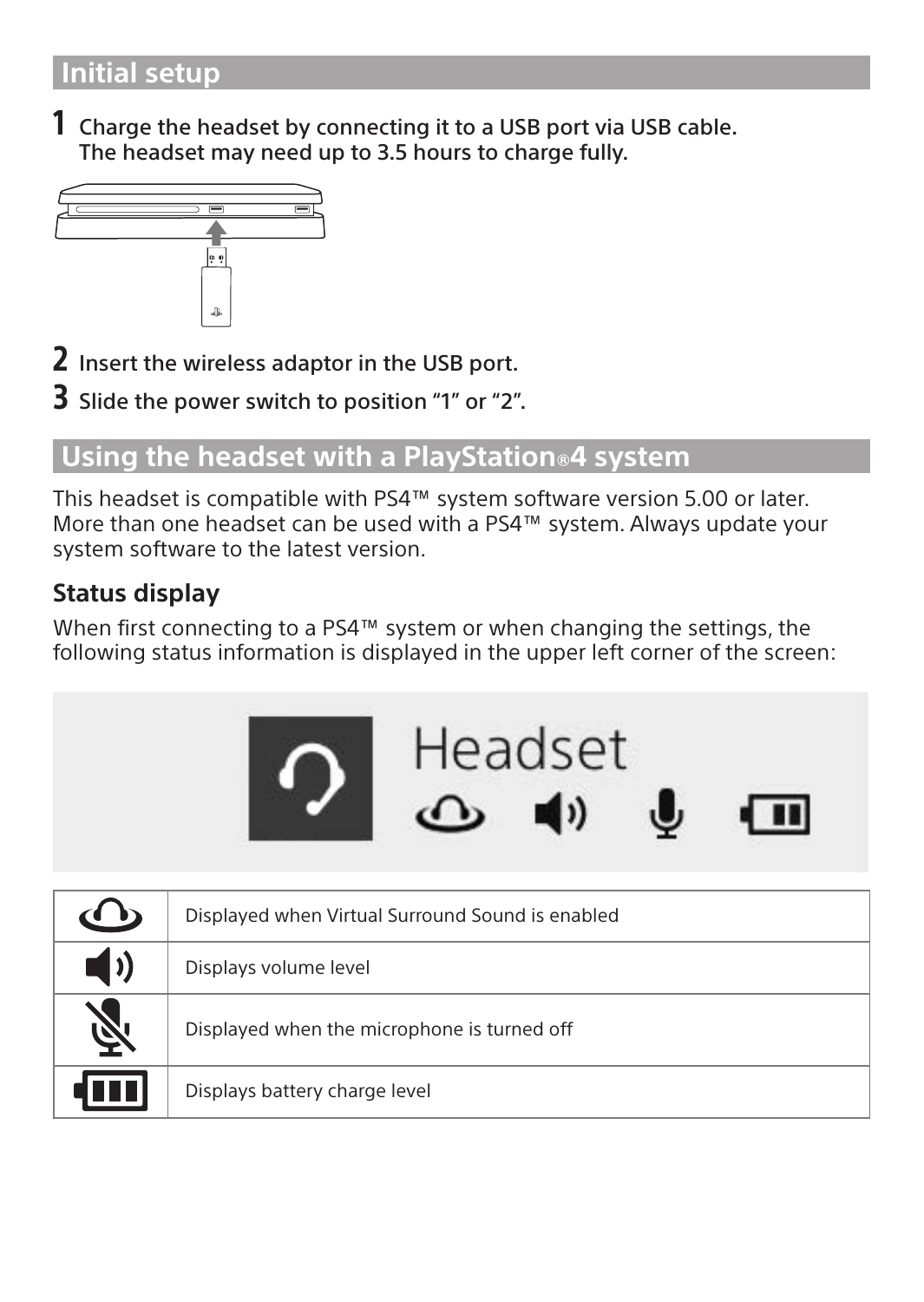## **Audio Output Selection**

With the wireless headset you can listen to PS4™ system audio, including music, videos and games, in Virtual Surround Sound.

- <sup>ˋ</sup> You can listen to both game audio and chat audio simultaneously. Use the SOUND/CHAT button to adjust the relative volume of game audio vs. chat audio.
- <sup>ˋ</sup> You can change the audio output to the headset so that you can hear only chat audio.

To change the audio output select  $\blacktriangle$  (Settings)  $\blacktriangleright \blacksquare$  (Devices)  $\blacktriangleright$  [Audio Devices $\overline{\mathbf{I}}$  [Output to Headphones].

| Output to Headphones | VSS (Virtual Surround Sound)   SOUND/CHAT button<br>button |          |
|----------------------|------------------------------------------------------------|----------|
| l All Audio          | Enabled                                                    | Enabled  |
| l Chat Audio         | Disabled                                                   | Disabled |

## **NOTE:**

On a PS4™ system, the wireless headset defaults to [All Audio].

# **Using the headset with a PC**

You can use the headset with a PC (with Windows® or Mac OS) that has a USB connector. Insert the wireless adaptor into a USB connector on the PC you want to use and then turn on the headset.

## **Hints**

- The headset might not work with some computers.
- The VSS (Virtual Surround Sound) button and SOUND/CHAT button can be used only when the headset is connected to a PS4™ system.

# **Using your headset with PlayStation®VR**

You can use an audio cable to connect your headset to the stereo headphone jack of PlayStation®VR. This will output all game audio processed by PlayStation®VR, including 3D audio if supported by the game title.

## **Note**

This headset alone only supports stereo or 7.1 virtual surround sound. 3D audio is supported on this headset only when plugged into PS VR, while playing a PS VR game that supports 3D audio.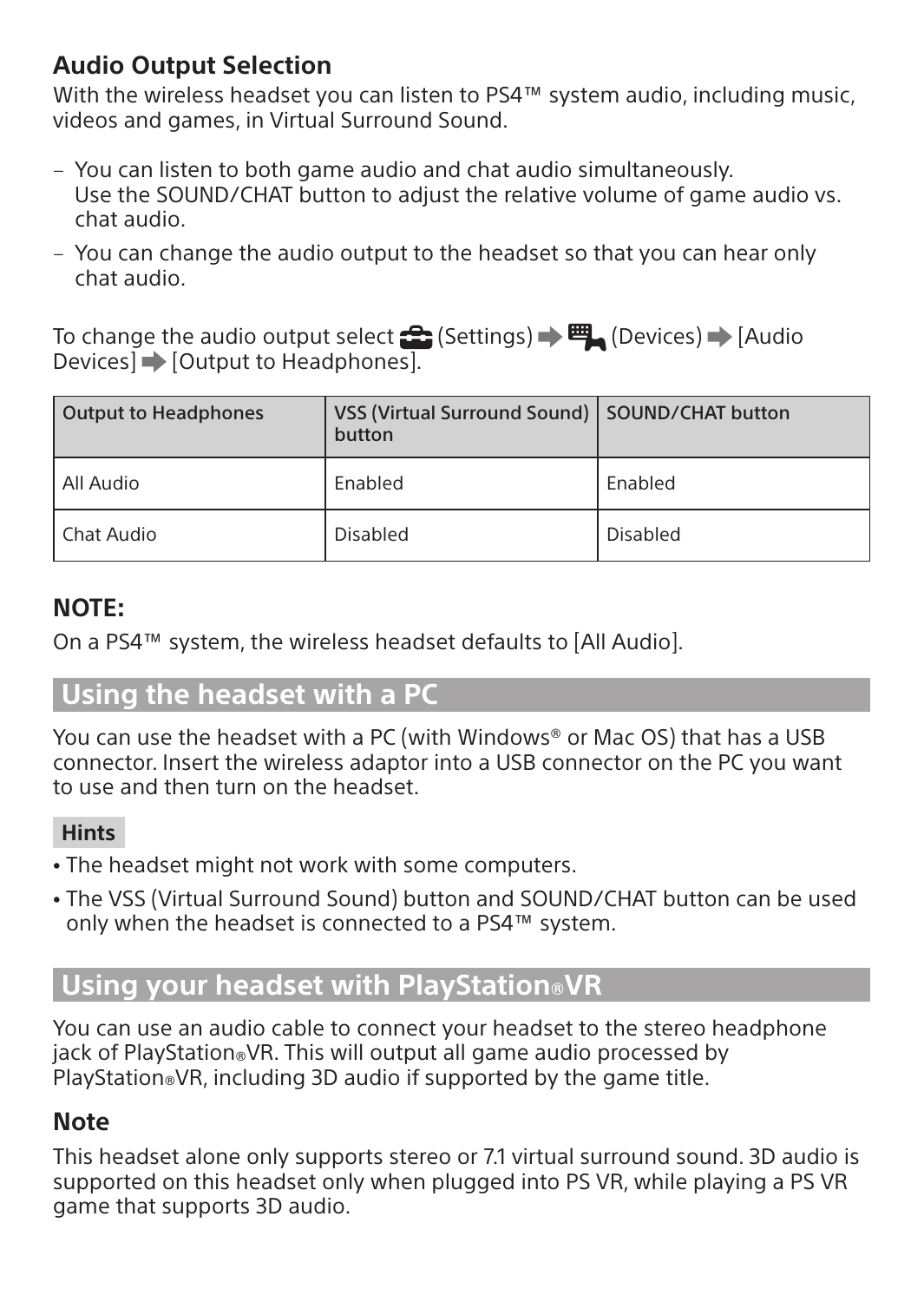# **Using the headset with a portable device**

You can use an audio cable to connect your headset to the headphone jack of compatible devices.

- <sup>ˎ</sup> On PlayStation®Vita systems, you can listen to audio in standard stereo format and use the voice chat feature.
- <sup>ˎ</sup> On other mobile devices, you can listen to audio in standard stereo format only.



#### **Notes**

- <sup>ˎ</sup> When the included audio cable is connected to the headset, the VSS (Virtual Surround Sound) button and the SOUND/CHAT button cannot be used.
- <sup>ˎ</sup> Output volume varies depending on the portable device that is connected. Adjust volume accordingly.
- <sup>ˎ</sup> You can use the included audio cable to connect the headset to your mobile device to listen to audio content and talk on the phone.
	- If you are unable to hear audio content using the cable with your mobile device, turn the headset power off.
	- Your device may only support use of a standard audio cable (not included) to listen to audio content using the headset. Note that standard audio cables do not support voice communication.
	- This product is not compatible with all mobile devices. Some features may not work on all mobile devices.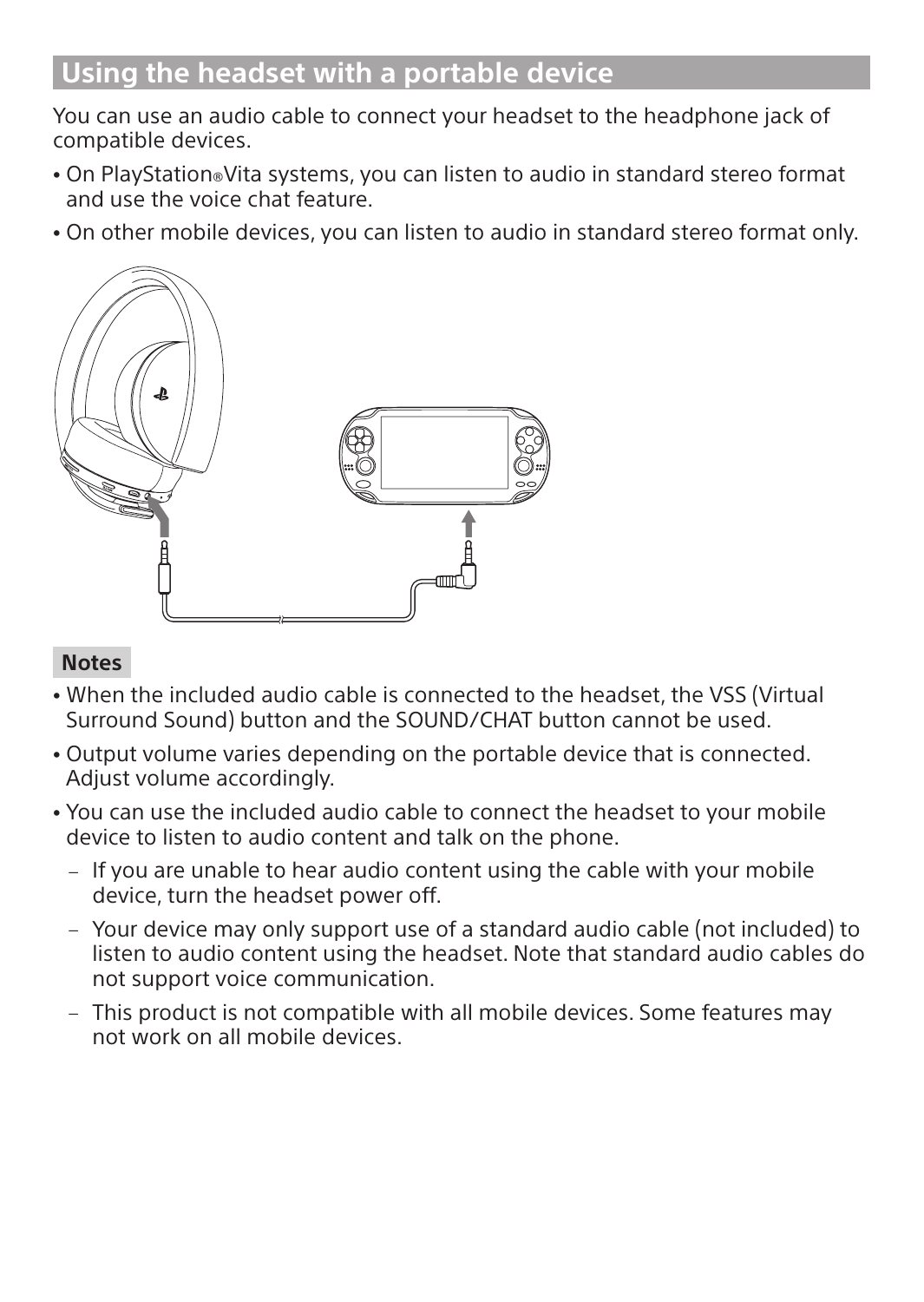# **Charging the headset**

When the remaining battery level is low, the status indicator flashes red and a beep is heard. Charge the battery by connecting the headset to a supported USB device such as a PC. While the battery is charging, the status indicator lights up red. The status indicator light turns off when the battery is fully charged.

#### **Hints**

- You can view the remaining battery charge on a PS4™ system. It is shown on the status display that appears when you change the headset settings.
- <sup>ˎ</sup> You might not be able to charge the battery if the USB device or the USB hub does not provide enough power for charging. Try connecting the headset to a different USB device or a different USB connector on the device.
- Charging takes approximately 3.5 hours when starting with no battery charge left.
- <sup>ˎ</sup> When the remaining battery charge is low, the headset beeps while it is connected and receiving an audio signal.
- <sup>ˎ</sup> It is recommended that you charge the battery in an environment with a temperature of 10°C to 30°C. Charging in other environments might not be as effective.
- <sup>ˎ</sup> If you do not plan to use the wireless headset for an extended period of time, it is recommended that you fully charge it at least once a year to help maintain battery functionality.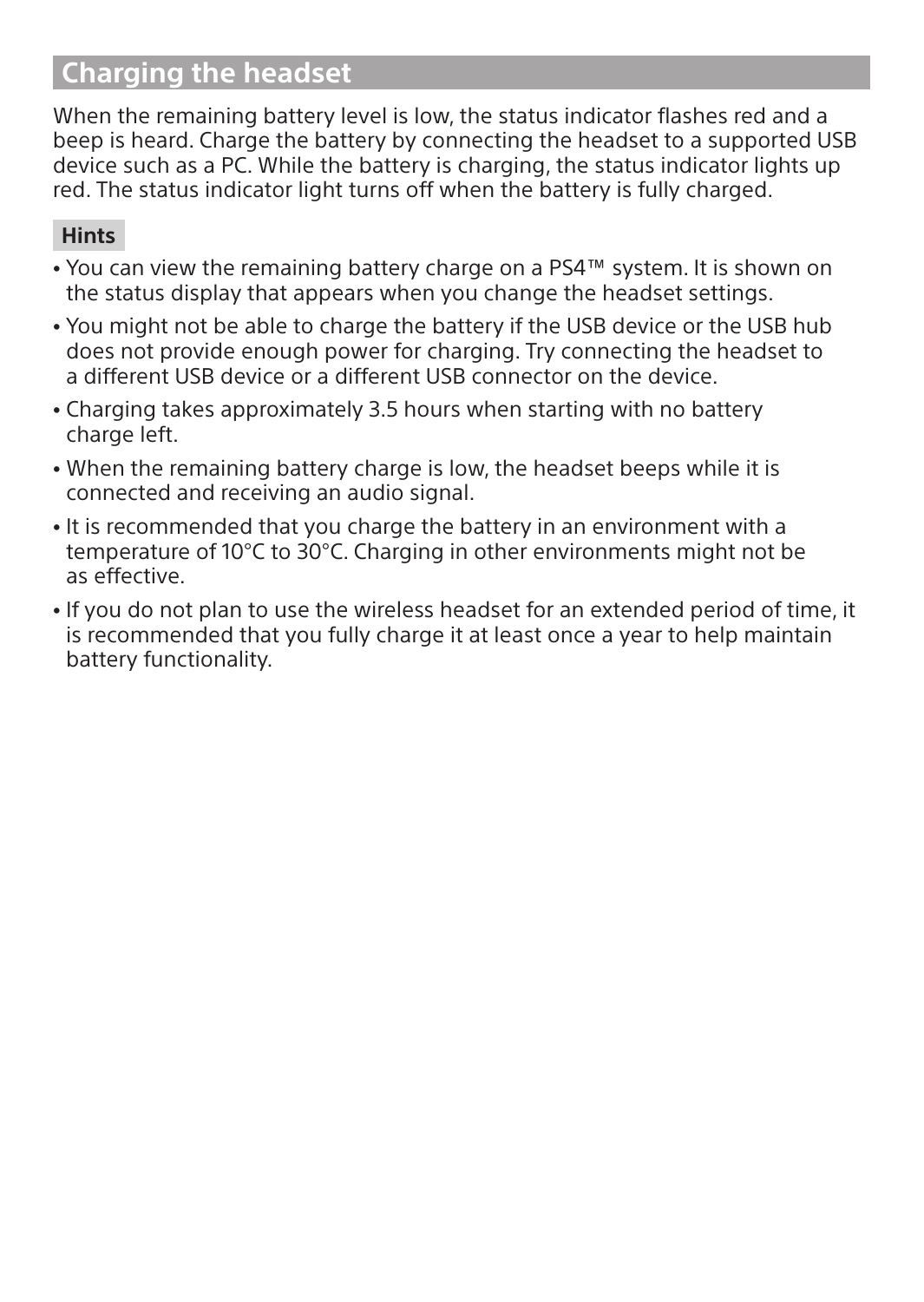# **Status indicator display**

## **Headset**

| <b>Indicator colour</b>                                      | Flashing pattern          | <b>Headset status</b>          |
|--------------------------------------------------------------|---------------------------|--------------------------------|
| Blue                                                         | Solid                     | In use                         |
|                                                              | Flashing once repeatedly  | Pairing mode                   |
|                                                              | Flashing twice repeatedly | Waiting to connect             |
| Red                                                          | Solid                     | Charging                       |
| Red<br>(Headset turned on)                                   | Flashing once repeatedly  | Low battery                    |
| Red<br>(Headset charging)                                    | Flashing once repeatedly  | Battery not charging           |
| Red<br>(Headset turned on,<br>but doesn't play<br>any sound) | Flashing once repeatedly  | Firmware update error*         |
| Purple                                                       | Solid                     | Microphone input off           |
| Purple                                                       | Flashing once repeatedly  | Firmware update in<br>progress |

\* If you see the flashing error light, try the Restore Headset option available via the Headset Companion app which is free to download from PlayStation™Store.

#### **Wireless adaptor**

| Indicator colour | Flashing pattern          | <b>Headset status</b> |
|------------------|---------------------------|-----------------------|
| Blue             | Solid                     | In use                |
|                  | Flashing once repeatedly  | Pairing mode          |
|                  | Flashing twice repeatedly | Waiting to connect    |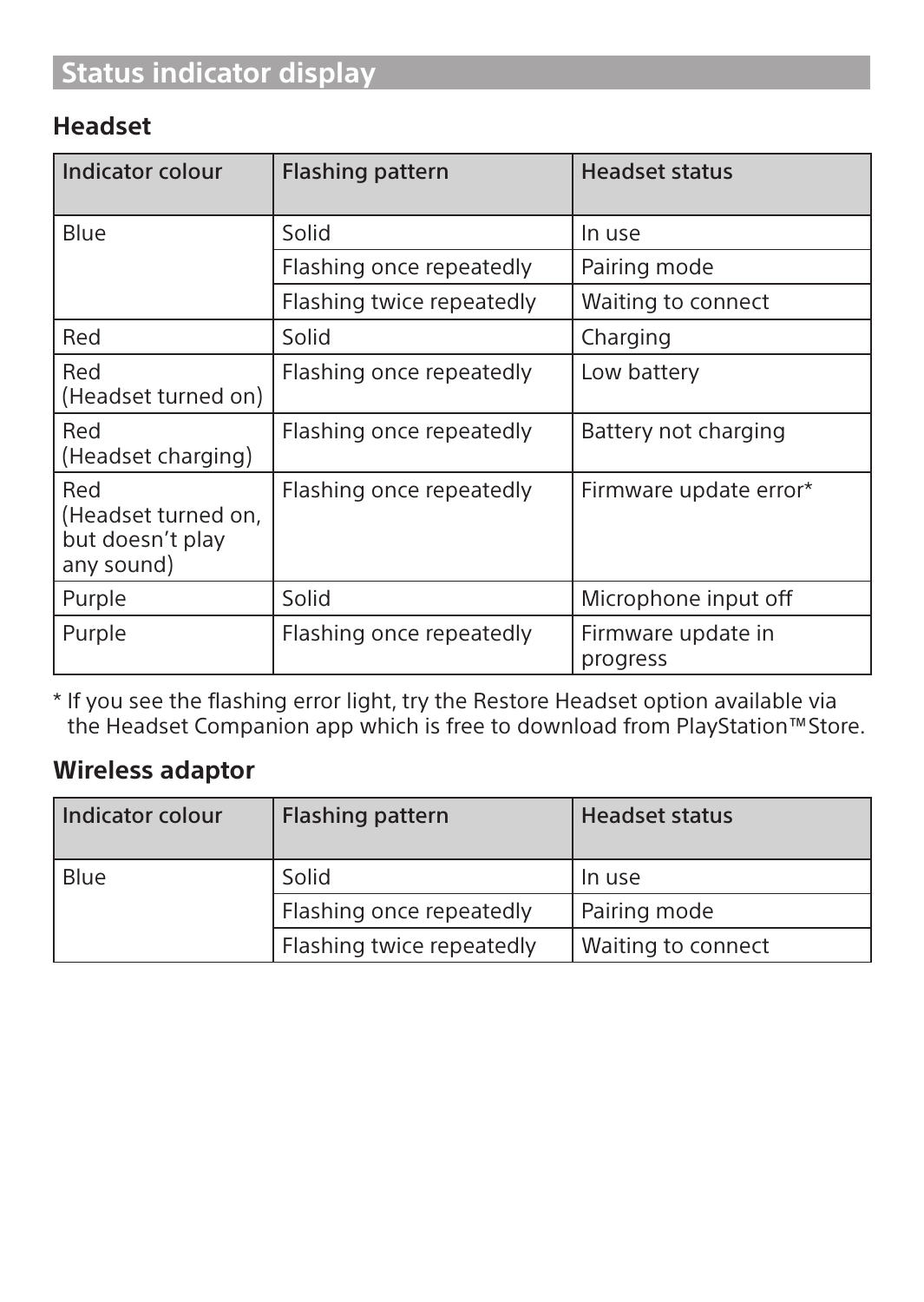# **Headset Companion app**

With the Headset Companion app, you can select an additional audio mode for your headset. There are several modes to choose from, each optimized to enhance different audio characteristics. These modes are developed exclusively for use with PS4™ systems.

To get one of these audio modes, download the Headset Companion app from PlayStation™Store and follow the on-screen instructions.

Once this process is complete, you can experience your selected mode on your headset by sliding the power/audio mode switch to position "2".

# **Resetting the headset**

If the headset does not respond when you try to operate it, reset it by doing the following:

 $1$  Connect the wireless adaptor to a PS4<sup>™</sup> system or other powered USB port.



- 2 Insert a small pin or similar object (not included) into the hole surrounding the reset button in the wireless adaptor, and push in for at least one second.
- 3 On the headset, hold down the MUTE button and the VSS button.
- 4 While still holding down the MUTE and VSS buttons, slide the power/audio mode switch to position "1" or "2".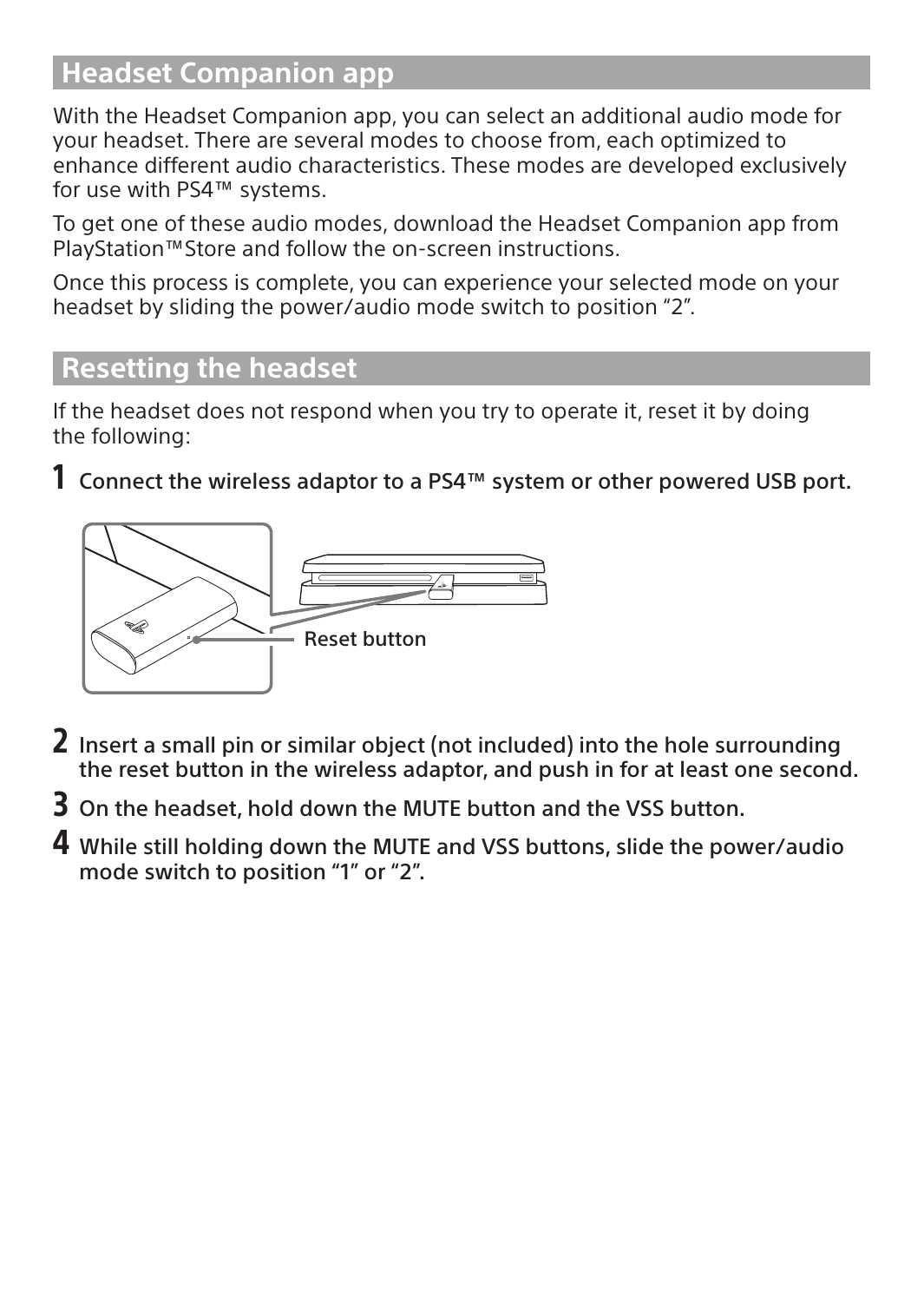# **Specifications**

| Input power rating                 | $5V = 500$ mA                                                                                                                                    |
|------------------------------------|--------------------------------------------------------------------------------------------------------------------------------------------------|
| <b>Battery type</b>                | Built-in lithium-ion battery                                                                                                                     |
| <b>Battery voltage</b>             | $3.7 V =$                                                                                                                                        |
| <b>Battery capacity</b>            | 570 mAh                                                                                                                                          |
| Operating environment temperature  | 5 °C to 35 °C                                                                                                                                    |
| Dimensions (w/h/d)                 | Wireless headset: 201 x 172 x 91 mm<br>Wireless adaptor: 48 x 18 x 8 mm                                                                          |
| Weight                             | Wireless headset: approx. 230 g<br>Wireless adaptor: approx. 6 g                                                                                 |
| <b>Communication system</b>        | 2.4 GHz RF                                                                                                                                       |
| <b>Maximum communication range</b> | Approx. 10 m <sup>*1</sup>                                                                                                                       |
| Use time when fully charged        | 8 hours at mid volume level*2                                                                                                                    |
| <b>Contents</b>                    | Wireless headset (1)<br>Wireless adaptor (1)<br>Audio cable 3.5 mm (1)<br>USB Cable (Type-A to Micro-B) 30.5 cm (1)<br>Printed materials (1 set) |

\*1 Actual communication range varies depending on factors such as obstacles between the headset and wireless adaptor, magnetic fields from electronics (such as a microwave oven), static electricity, antenna performance, and the operating system and software applications in use. Depending on the operating environment, reception may be interrupted.

\*2 Actual use time varies depending on factors such as the battery charge and ambient temperature.

Design and specifications are subject to change without notice.

Commercial use and rental of this product are prohibited.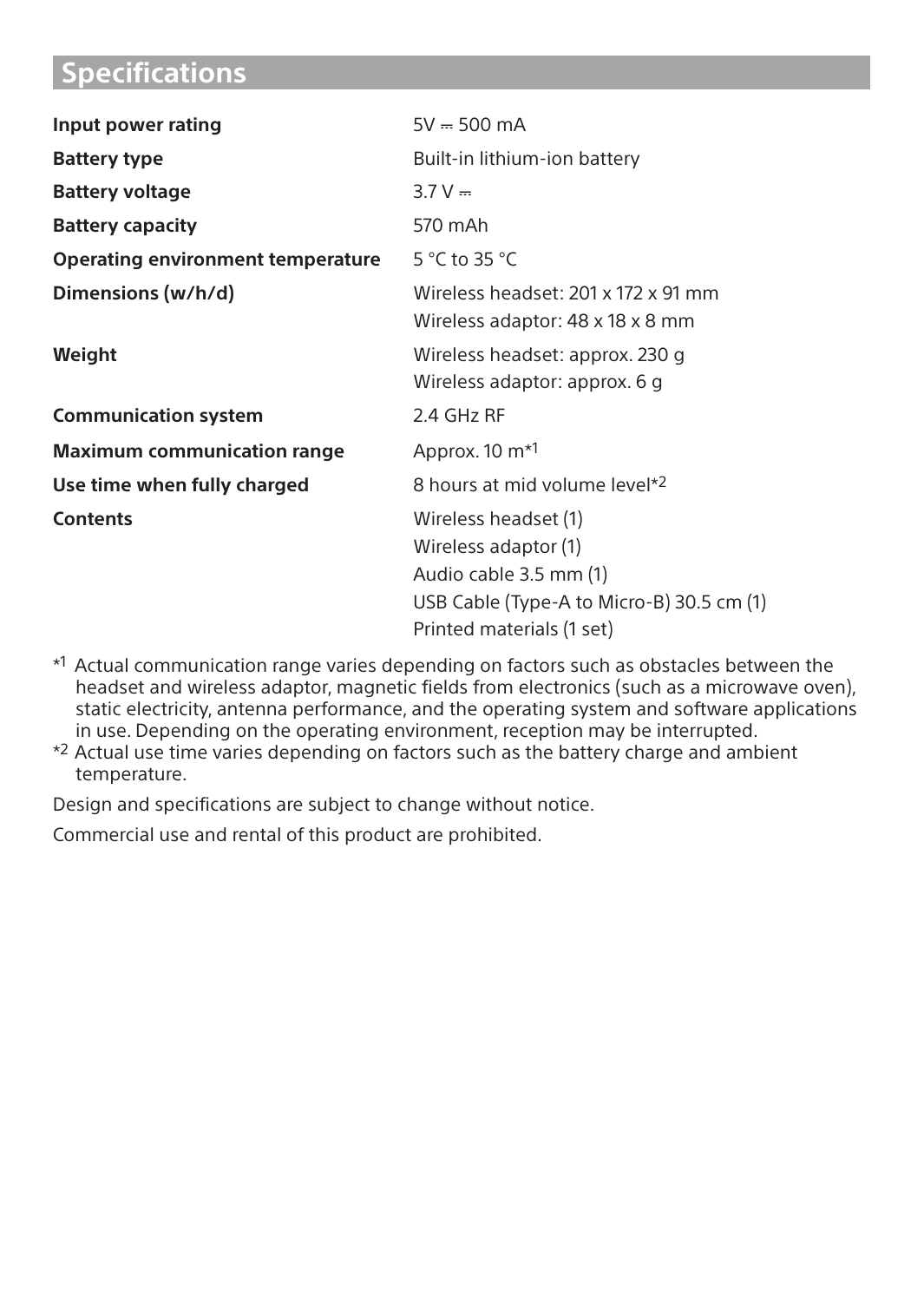## **GUARANTEE**

This product is covered for 12 months from date of purchase by the manufacturer's guarantee. Please refer to the guarantee supplied in the PS4™ package for full details.

This product is manufactured for Sony Interactive Entertainment Europe Limited, 10 Great Marlborough Street, London, W1F 7LP, United Kingdom.

Imported into Europe and Distributed by Sony Interactive Entertainment Europe Limited, 10 Great Marlborough Street, London, W1F 7LP, United Kingdom.

The Authorised Representative for issuing and holding Declarations of Conformity is Sony Interactive Entertainment Europe Limited, 10 Great Marlborough Street, London, W1F 7LP, United Kingdom.

The date of manufacture is specified on the product packaging or the nameplate near the P/D indication in the following format: P/D: MM.YYYY, where MM - month, YYYY - year of manufacturing.

Made in China.



Where you see either symbol on any of our electrical products, batteries or packaging, it indicates that the relevant electrical product or battery should not be disposed of as general household waste in Europe and Turkey. To ensure correct waste treatment, please dispose of them via an authorised collection facility, in accordance with any applicable laws or requirements. Waste electrical products and batteries may also be disposed of free of charge via retailers when buying a new product of the same type. Furthermore, within EU countries larger retailers may accept small waste electronic products free of charge. Please ask your local retailer if this service is available for the products you wish to dispose of. In so doing, you will help to conserve natural resources and improve standards of environmental protection in treatment and disposal of electrical waste.

This symbol may be used on batteries in combination with additional chemical symbols. The chemical symbol for lead (Pb) will appear if the battery contains more than 0.004% lead.

This product contains a battery which is permanently built-in for safety, performance or data integrity reasons. The battery should not need to be replaced during the lifetime of the product and should only be removed by skilled service personnel. To ensure the correct waste treatment of the battery, please dispose of this product as electrical waste.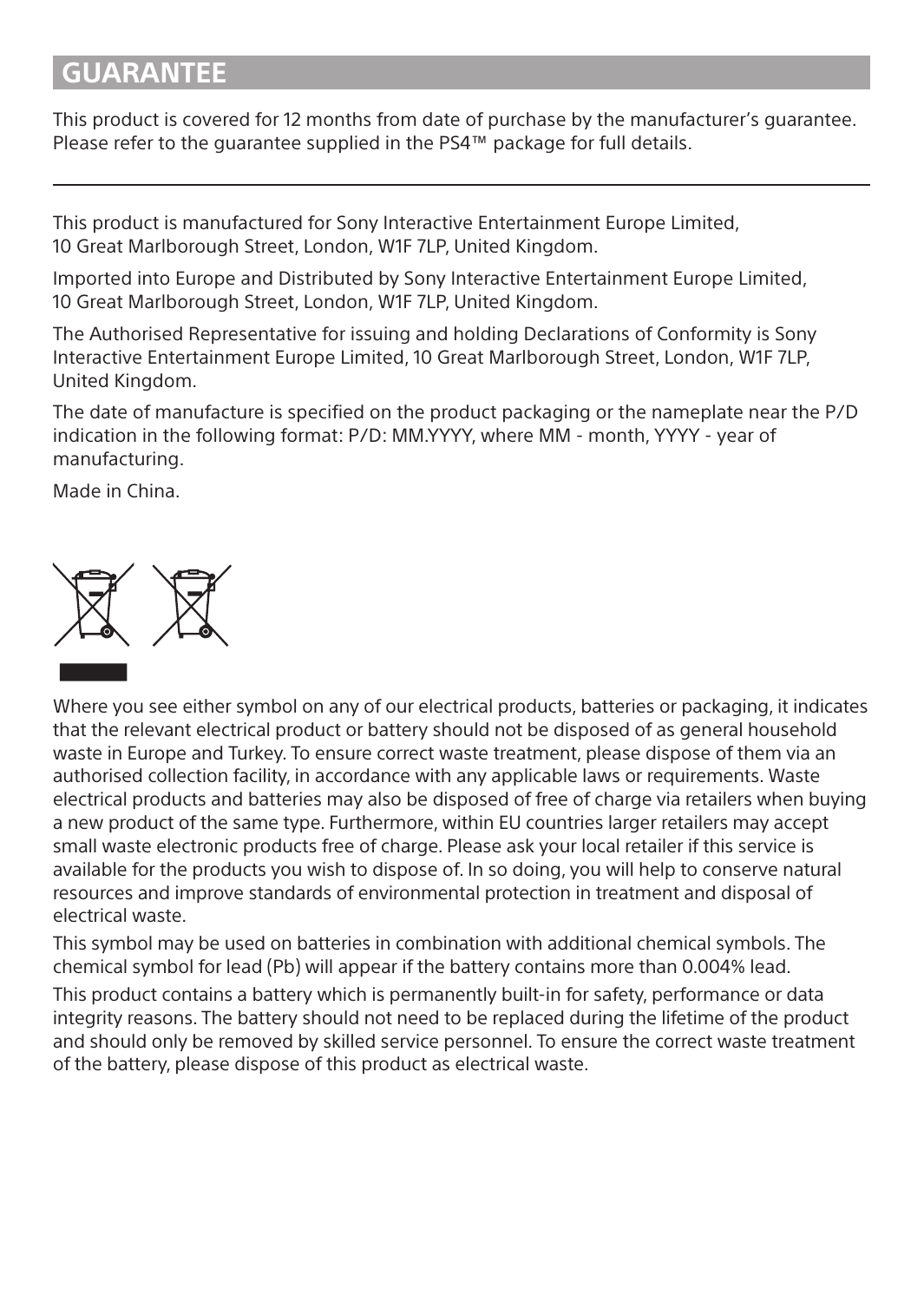## **For customers in Europe and Turkey**

#### **RE Directive "Informal DoC" statement**

Hereby, Sony Interactive Entertainment Inc., declares that this product is in compliance with the essential requirements and other relevant provisions of Directive 2014/53/EU.

For details, please access the following URL: [playstation.com/support](http://playstation.com/support)

The frequencies used by the wireless networking feature of this product are the 2.4 GHz range.

Wireless frequency band and maximum output power:

– Proprietary 2.4 GHz: less than 2.8mW.